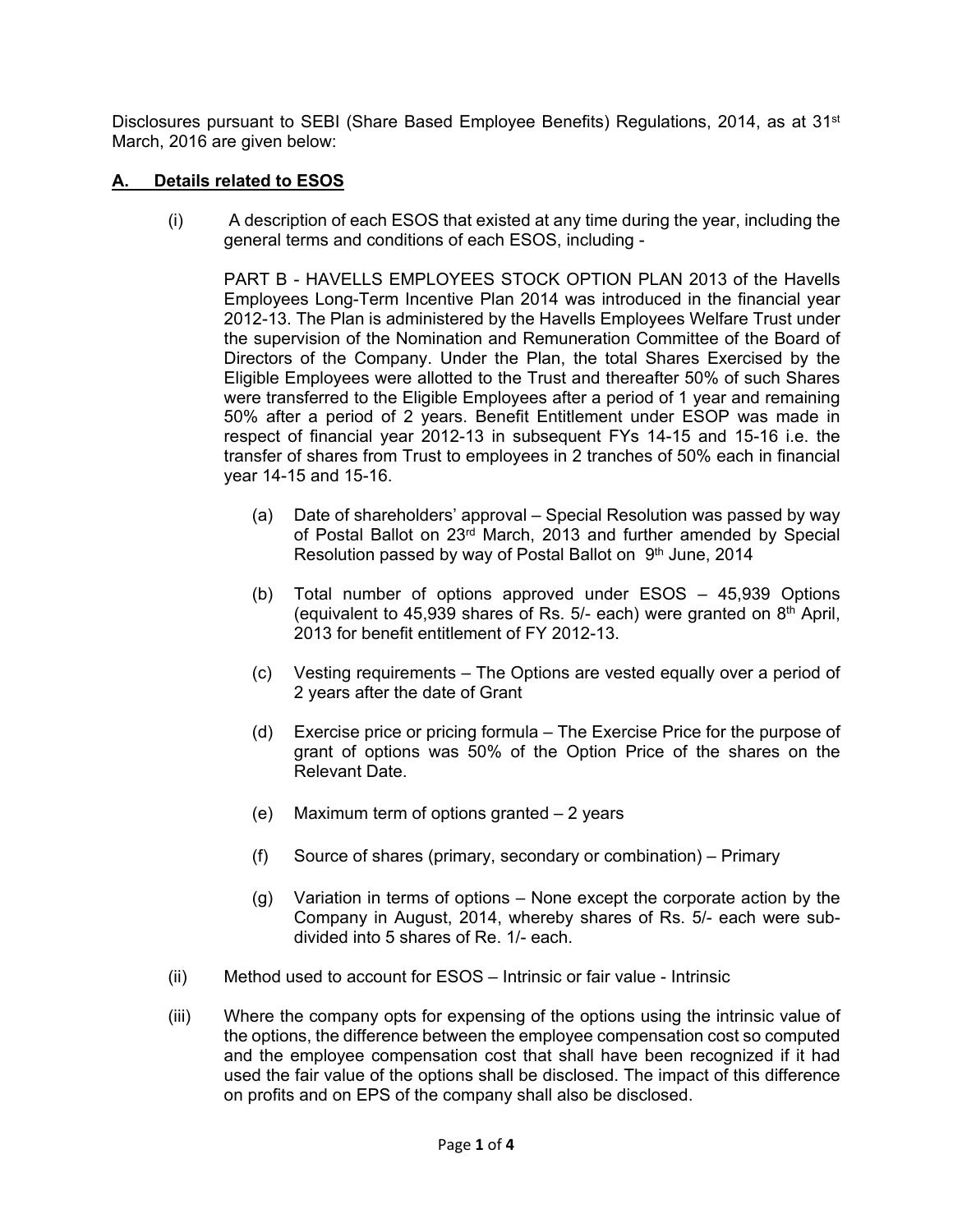The Company measures the cost of ESOP using the intrinsic value method. Had the Company used the fair value model to determine the compensation, there would be no change in its profit after tax and earnings per share as reported for the financial year 2015-16.

- (iv) Option movement during the year (For each ESOS):
	- Opening balance as at 1-4-2015 90,550
	- Lapsed (forfeited) during the year 2015-16 2,285
	- Issued upon exercise during the year 2015-16 88,265
	- Closing balance as at 31-3-2016 Nil
- (v) Weighted-average exercise prices and weighted-average fair values of options shall be disclosed separately for options whose exercise price either equals or exceeds or is less than the market price of the stock. Weighted average exercise price – Rs. 67.70 Weighted average fair value of Options – Nil
- (vi) Employee wise details (name of employee, designation, number of options granted during the year, exercise price) of options granted to -
	- (a) Senior managerial personnel: Names of employees are not disclosed in view of the sensitivity involved.
	- (b) Any other employee who receives a grant in any one year of option amounting to 5% or more of option granted during that year: None
	- (c) Identified employees who were granted option, during any one year, equal to or exceeding 1% of the issued capital (excluding outstanding warrants and conversions) of the company at the time of grant: None
- (vii) A description of the method and significant assumptions used during the year to estimate the fair value of options including the following information:
	- (a) the weighted-average values of share price, exercise price, expected volatility, expected option life, expected dividends, the risk-free interest rate and any other inputs to the model: NA
	- (b) the method used and the assumptions made to incorporate the effects of expected early exercise: NA
	- (c) how expected volatility was determined, including an explanation of the extent to which expected volatility was based on historical volatility: NA
	- (d) whether and how any other features of the option grant were incorporated into the measurement of fair value, such as a market condition: NA

#### **Disclosures in respect of grants made in three years prior to IPO under each ESOS**

(i) Until all options granted in the three years prior to the IPO have been exercised or have lapsed, disclosures of the information specified above in respect of such options shall also be made. Not Applicable.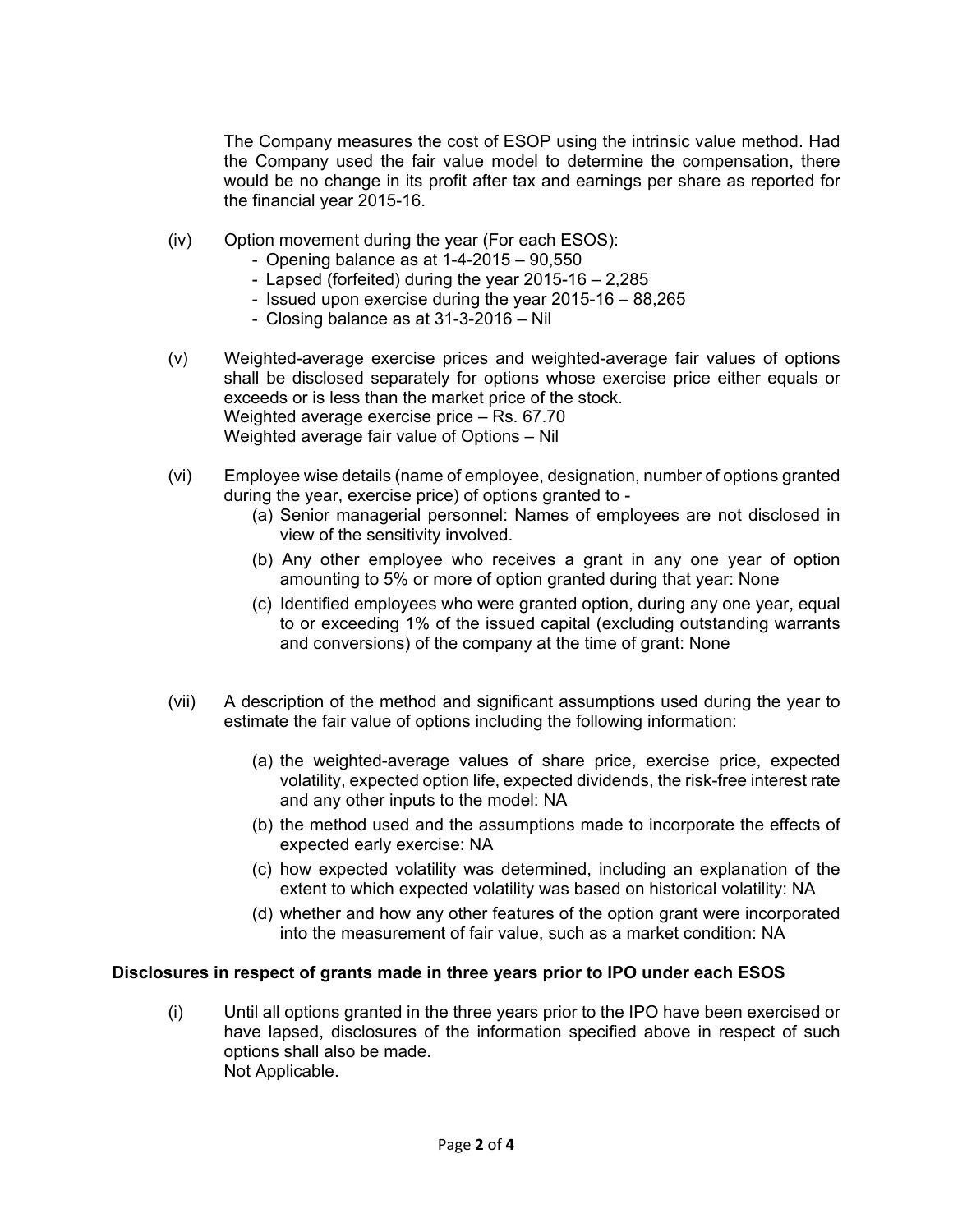# **D. Details related to ESPS**

- (i) The following details on each ESPS under which allotments were made during the year:
	- (a) Date of shareholders' approval  $-9<sup>th</sup>$  June, 2014
	- (b) Number of shares issued 99,745 Equity Shares of re. 1/- each
	- (c) The price at which such shares are issued Rs. 293.90
	- (d) Lock-in period 50% of the shares under lock-in for 1 year from the date of allotment and 50% of the shares under lock-in for 2 years from the date of allotment
- (ii) The following details regarding allotment made under each ESPS, as at the end of the year:

| <b>Particulars</b>                              | Details                                     |  |
|-------------------------------------------------|---------------------------------------------|--|
| The details of the number of shares issued      | 99,745 Equity Shares were issued under LTIP |  |
| under ESPS                                      | 2014 on $14th$ May, 2015 for the benefit    |  |
|                                                 | entitlement of 2014-15                      |  |
| The price at which such shares are issued       | Rs. 293.90                                  |  |
|                                                 |                                             |  |
| Employee-wise details of the shares issued to;  |                                             |  |
| (i) senior managerial personnel;                | Allotment made to 90 Employees.             |  |
| (ii) any other employee who is issued shares    | Shri Rajesh Kumar Gupta - 11,549 (11.58%)   |  |
| in any one year amounting to 5% or more         | Shri Rajiv Goel - 5,784 (5.8%)              |  |
| shares issued during that year;                 |                                             |  |
| (iii) identified employees who were issued      | None.                                       |  |
| shares during any one year equal to or          |                                             |  |
| exceeding 1% of the issued capital of the       |                                             |  |
| company at the time of issuance;                |                                             |  |
| Consideration received against the issuance     | Rs. 2,93,15,055.50*                         |  |
| of shares, if scheme is implemented directly by |                                             |  |
| the company                                     |                                             |  |
|                                                 |                                             |  |
| Loan repaid by the Trust during the year from   | Not Applicable.                             |  |
| exercise price received                         |                                             |  |
|                                                 |                                             |  |

\* *Including Rs. 17,00,822 contributed by the Company to the Trust.*